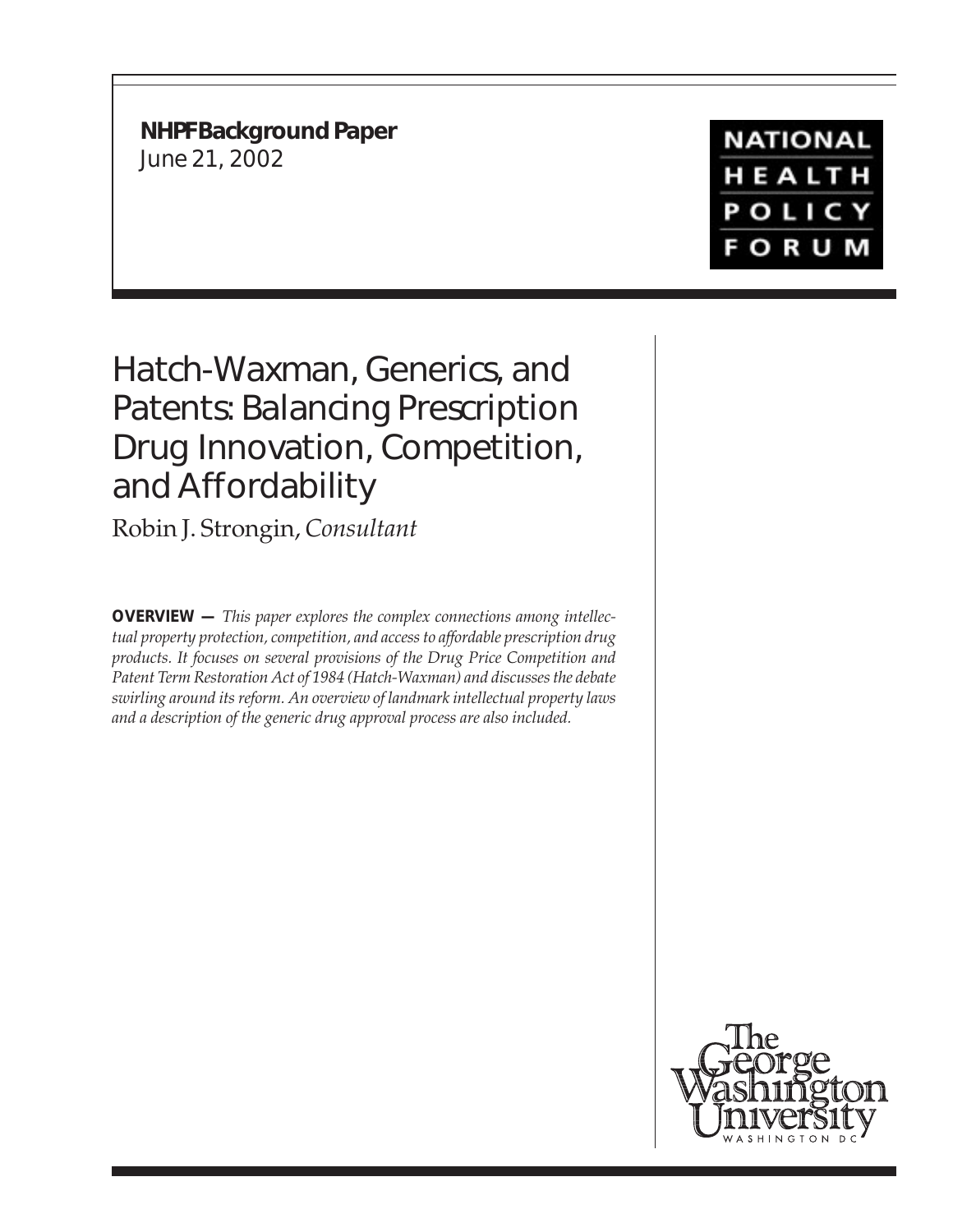# Hatch-Waxman, Generics, and Patents: Balancing Prescription Drug Innovation, Competition, and Affordability

In its ongoing efforts to enact a Medicare prescription drug benefit, the U.S. Congress continues to be confounded by the many challenges inherent in this deceptively complex goal. The price tag for such a benefit—regardless of its political stripe—has been one of the biggest barriers to enactment thus far. In order to make a dent in the various cost estimates, analysts and Hill staff continue to search for cost-reducing options. Generics, not surprisingly, have been a beacon in this quest for greater affordability. But generics also come with a price. That price, some have argued, could take the form of weakened patent protection for "innovator" (branded) products. Research-based pharmaceutical companies, as well as many economists, stress the importance of patent protection in insuring the viability of future innovation. In the end, consumers want continued access to prescription drugs—at affordable prices. One of the first legislative attempts to balance innovation, competition, and prescription drug affordability—the Drug Price Competition and Patent Term Restoration Act of 1984, often referred to as Hatch-Waxman or the Hatch-Waxman Act for its framers—made headlines when it was enacted. Almost 20 years later, it is again making headlines as some in Congress seek to reform sections of the original law.

In those two decades, extraordinary changes have occurred, many of which could not have been anticipated in the early 1980s. Quantum leaps in scientific research and the development of a complex, dynamic marketplace have resulted in thorny policy and legal challenges. Some of these changes, it is alleged, have led to loopholes in the Hatch-Waxman legislation.<sup>1</sup> But, where some see fraud and manipulation of the patent system, others see opportunities to recover risky research investments. Resolving these legal and policy puzzles requires not only an understanding of patents, Hatch-Waxman, and generics but also an appreciation of the delicate balance that exists between innovation, competition, and access to affordable drug products.

# **PATENTS**

Intellectual property protection is provided for in the U.S. Constitution. Congress enacted the basic Patent Act of 1793 under the authority of **National Health Policy Forum** 2131 K Street NW, Suite 500 Washington DC 20037

202/872-1390 202/862-9837 [fax] nhpf@gwu.edu [e-mail] www.nhpf.org [web]

**Judith Miller Jones** *Director*

**Judith D. Moore** *Co-Director*

**Michele Black** *Publications Director*

**NHPF** is a nonpartisan education and information exchange for federal health policymakers.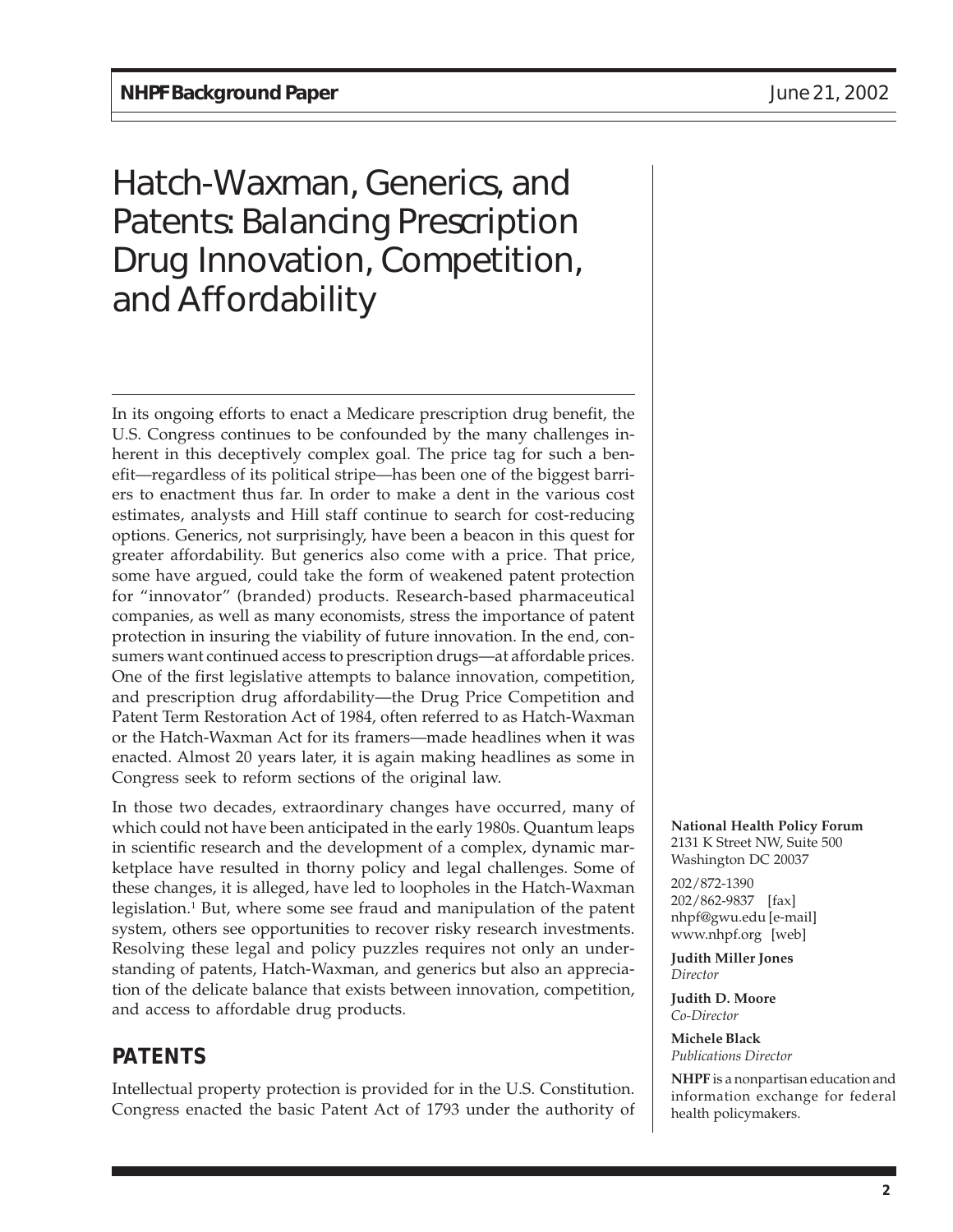Article I (Section 8, 8) that calls for the patent system "to promote the progress of science and useful arts, by securing for limited times to authors and inventors exclusive right to their respective writings and discoveries." Patents can cover "any new and useful process, machine, manufacture or composition of matter, or any new and useful improvement thereof."2

Each invention or product can and often does have more than one patent. There are actually three types of patents that are relevant to pharmaceutical products: (*a*) product patents, (*b*) use patents, and (*c*) process patents. A product patent, which is typically the easiest for a branded drug company to defend, is conferred on the final marketable product, that is, the new molecular entity, or NME. The actual molecular entity that makes a drug unique, and therefore patentable, can itself be made up of separate components—each of which may also be patentable. All of these patents are not necessarily obtained at the same time, however. The drug discovery and development processes are time-intensive, unpredictable, and nonlinear. As new discoveries are made, perhaps over the course of many years, separate product patents can be applied for and granted. Each patent has its own individual time clock.

In addition to the multiple product patents that a company can hold on an individual drug, companies can also apply for use patents (for particular indications), as well as for process patents. A process patent would be granted if a drug product necessitated that the drug be manufactured in a unique way.

Patents can be thought of as a type of insurance policy for inventors, including research-based pharmaceutical companies. Because of the risk, expense, and time associated with drug development, only a small number of prescription drug products actually make it to market. According to the Pharmaceutical Research and Manufacturers of America (PhRMA), only 250 out of 5,000 screened compounds ever enter into preclinical testing. And only one out of five drugs entering clinical trials is approved by the Food and Drug Administration (FDA) for marketing. When a drug does succeed, therefore, the company strives to protect its investment, maximize its profits, provide returns on shareholders' investments, and reinvest profits into research, development, marketing, and other business-related expenses.

There has been much criticism of the patent system as it applies to pharmaceuticals. Some of the criticism has centered on whether the U.S. Patent and Trademark Office (PTO) is granting patents for products that should not be patentable. Others are concerned with the monopoly patents create, effectively keeping out competitors. But the research-based pharmaceutical companies point out that there is strong competition between products within therapeutic classes.3

Prescription drugs are categorized by therapeutic class (for example, one therapeutic class of medicine reduces cholesterol, while another improves

**Patents can be thought of as a type of insurance policy for inventors.**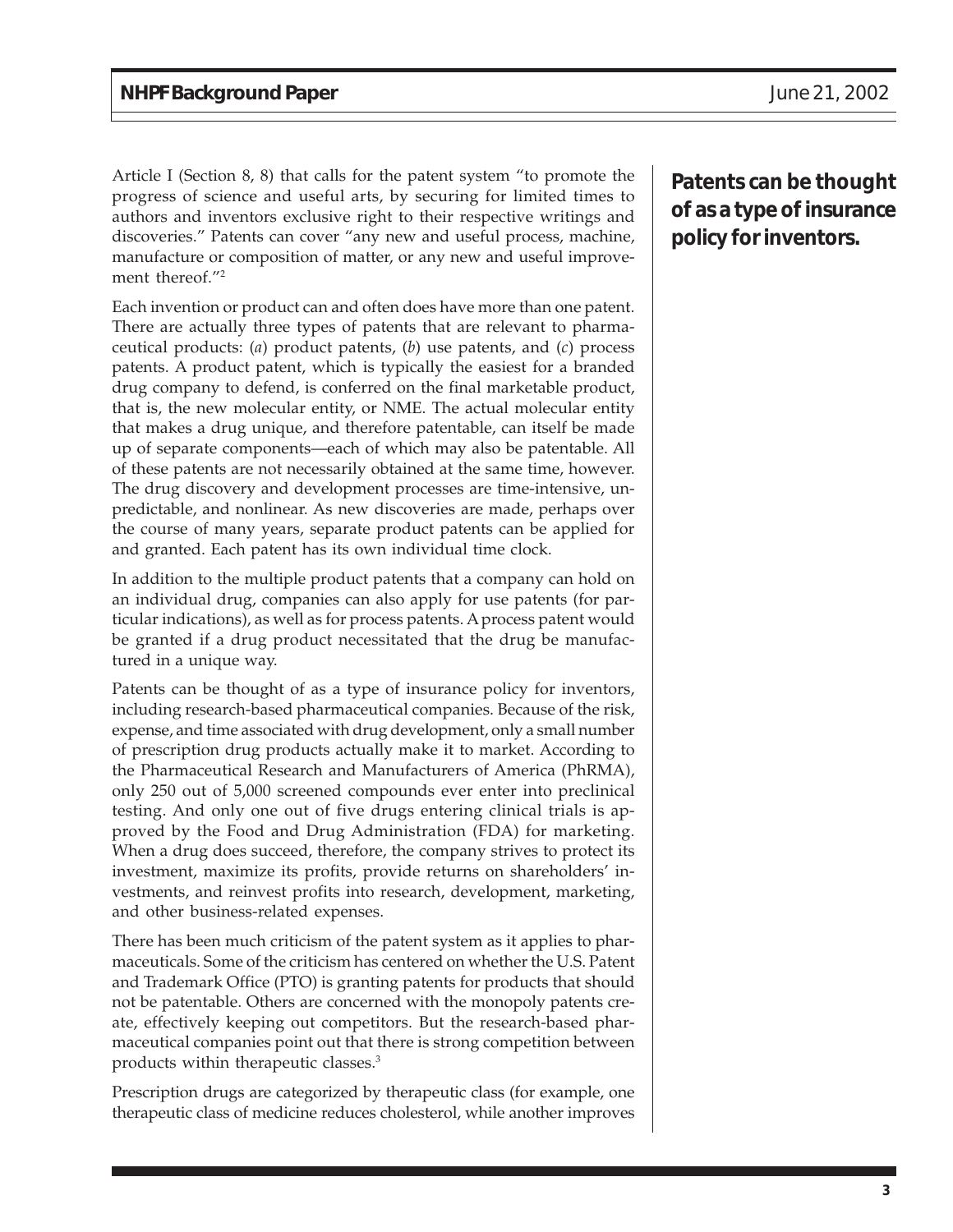allergy symptoms). Patents do not preclude other manufacturers from producing and marketing different drugs to treat the same disease in a given therapeutic class. There are, for instance, a variety of branded medicines that could be prescribed for high blood pressure or depression or pain reduction. Drugs from different therapeutic classes can be used to treat the same disease or indication (Table 1).

| Similar Indications, Different Therapeutic Classes                                                  |                                                                                                                                                                              |  |
|-----------------------------------------------------------------------------------------------------|------------------------------------------------------------------------------------------------------------------------------------------------------------------------------|--|
| <b>Indications</b>                                                                                  | <b>Therapeutic Classes</b>                                                                                                                                                   |  |
| Pain and inflammation associated<br>with osteo- and rheumatoid arthritis                            | <b>COX-2 Inhibitors</b><br>$-Vi$ oxx <sup>*</sup><br>$-Celebrew^*$                                                                                                           |  |
| Pain and inflammation associated<br>with osteo- and rheumatoid arthritis;<br>short-term pain relief | Non-Steroidal Anti-Inflammatory Drugs<br>(NSAID <sub>S</sub> )<br>-Feldene*<br>— Naproxen' (generic/over-the-counter)<br>— Ibuprofen <sup>*</sup> (generic/over-the-counter) |  |

#### **Similar Indications, Different Therapeutic Classes TABLE 1**

*\* One of the FDA-approved products in this therapeutic class.*

A physician treating a patient presenting with arthritic pain, for example, has several prescription and nonprescription treatment options. Among the COX-2 inhibitors, the newest therapeutic class of drugs, are at least two branded, patented products to treat the pain and inflammation associated with arthritis. The physician can choose between these two products or between a similar therapeutic class of drugs, the nonsteroidal anti-inflammatory drugs (NSAIDs). The NSAIDs include patented innovator products and generics as well as over-the-counter medicines.

COX-2 inhibitors were hailed as breakthrough products because of their seeming ability to decrease the troubling side effects associated with more traditional NSAIDs. These side effects include gastric bleeding and ulcers, conditions that can be very serious. On the other hand, there have been increased reports of serious cardiac events associated with at least one of the COX-2 products. In addition, COX-2 products are considerably more expensive than the prescription NSAIDs. That cost comparison is even more vivid when COX-2s are compared to over-thecounter products. In the best of all worlds, all of these factors would be taken into account every time a physician writes a prescription.

When both patented and generic products are available to treat the same condition, the burden is on the physician—"the learned intermediary"—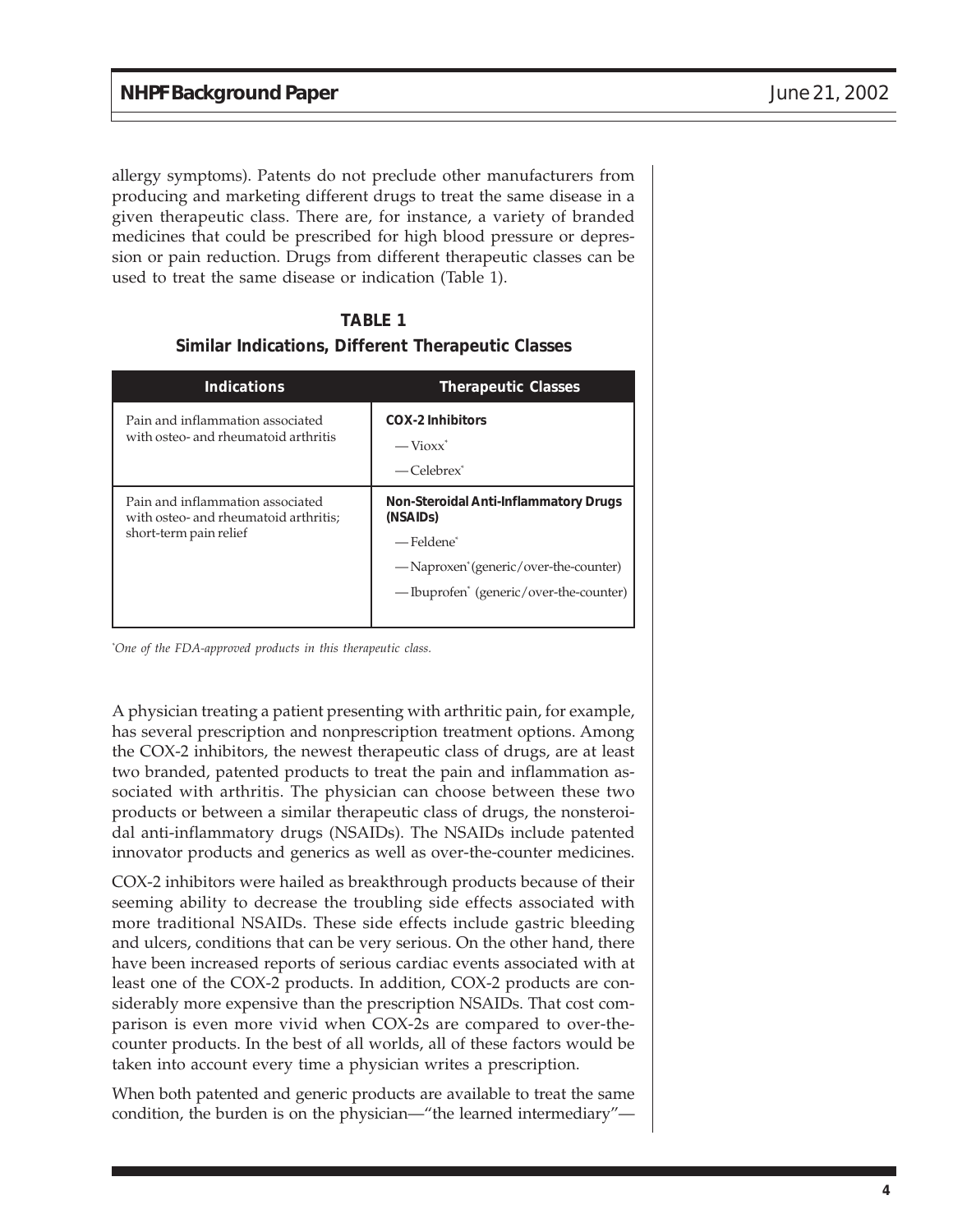to prescribe the most appropriate therapeutic option for the individual patient. The physician, who presumably is familiar with published clinical trial results and package inserts (which contain information from pivotal clinical trials that support the labeled indications, adverse effects, dosing regimens, warnings, and precautions) ultimately decides what is best for the patient. Sometimes that decision is influenced by the patient's insurance policy, which may specify formulary requirements. A patient's lack of health insurance (or drug coverage) may also influence a physician's prescribing decision. The physician's decision may be further complicated by patient interest generated not only by the intense direct-to-consumer advertising by drug companies that has occurred over the past few years but also by recent efforts of some pharmacies to influence patients. Ultimately, however, it is the physician,<sup>4</sup> perhaps in consultation with the patient, who determines the most appropriate treatment therapy.

#### **Effective Patent Life**

Patents provide exclusive rights to market a product for a specified period of time. Before enactment of the Uruguay Rounds Agreement Act (P.L. 103-465) on June 8, 1995, patents had 17 years of patent life from the date the patent was issued. The act increased the patent life to 20 years from the date of the first filing of the patent application. The effective patent life, however, is often less than 20 years because patents, especially for prescription drugs, are typically obtained prior to marketing. Patents on drug products are typically conferred very early in the development process. Therefore, many years of additional research and clinical trials must be conducted to obtain FDA approval to market the drug. The time it takes for the FDA approval process also "counts against" the drug's patent time clock. The full patent term in the United States is 20 years. Effective patent life—the period of market exclusivity when the product is actually on the market (without generic competition)—is generally calculated by subtracting the number of years it took to receive final FDA marketing approval from the date the patent was filed (not the date the patent was granted).

According to research conducted for PhRMA, "The average period of effective patent life for new medicines introduced in the early to mid-1990s with patent term restoration has been 11 to 12 years. Innovators in other industries, who don't receive regulatory approval before going to market, typically receive more than 18.5 years of effective patent life."

Others have taken issue with the notion of "effective patent life," referring to that period of time as a commercial monopoly. Alfred B. Engelberg, an attorney who has worked with the generic drug industry, wrote:

Clearly, the search for the definition of 'effective patent life' or the belief that meaningful statistics may be developed to establish that it is shrinking as a result of government regulation, is an exercise in futility. Each product has its own unique development, commercialization, and patent history, which makes any generalization in this area highly suspect. An

**Patents provide exclusive rights to market a product for a specified period of time.**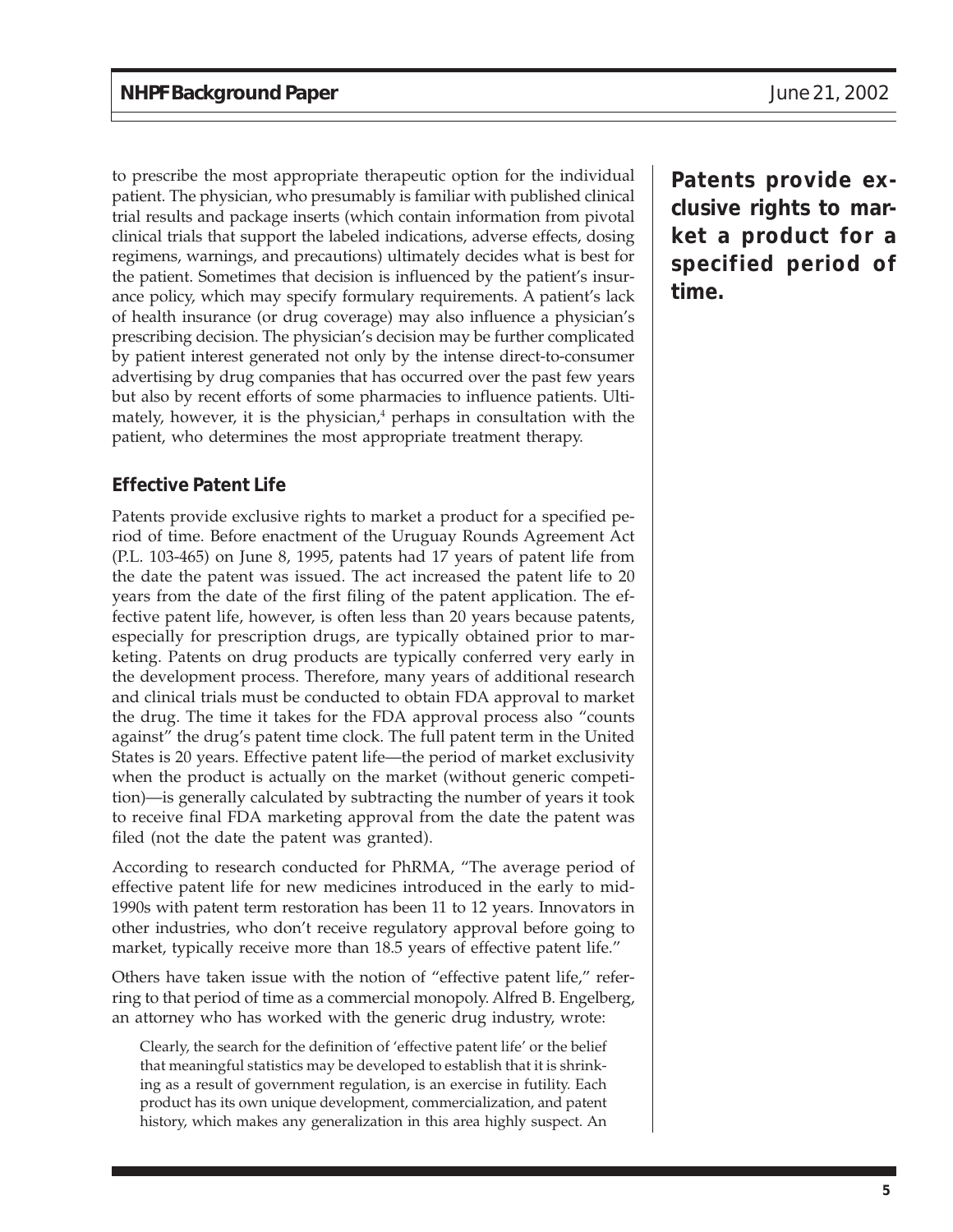average effective patent life figure that is derived solely by subtracting the NDA [new drug application] approval date from the patent expiration date without considering that history has no validity.<sup>5</sup>

#### **Patent Term Restoration**

As pointed out above by the research-based pharmaceutical companies, even with patent term restoration, periods of market exclusivity for drug products are typically shorter than for other products. On the other hand, even in their truncated number of effective patent life years, many of the drug products earn enormous returns, some topping \$1 billion in sales annually. The branded, patent-protected drug products are virtually always priced higher, often significantly higher than their generic counterparts. The innovator drug companies argue that the cost of research and development contribute to the higher prices of the innovator product. (Table 2)

#### **TABLE 2 Cost of Drug Innovation Versus Imitation**

| <b>Pioneer Product</b>                                                                                                          | <b>Generic Product</b>                                      |
|---------------------------------------------------------------------------------------------------------------------------------|-------------------------------------------------------------|
| Long gestation periods $-$                                                                                                      | Short gestation periods $-$                                 |
| 10 to 14 years                                                                                                                  | 1 to 2 years                                                |
| Low success rates $-$ only 1 in<br>5 NCE (new chemical entity)<br>candidates entering clinical<br>testing become marketed drugs | High success rates                                          |
| High $R&D \text{ costs} - $350 \text{ to } $600$                                                                                | Low $R&D \text{ costs} - $1 \text{ to } $2 \text{ million}$ |
| million and higher per NCE                                                                                                      | to demonstrate bioequivalence*                              |

*Based on a presentation by Henry Grabowski,* Patents and Generic Competition, *American Enterprise Institute, March 28, 2001.*

*\*Some have pointed out that generics face additional R&D expenses when there are unexpired patents requiring the design of the generic around the branded company's patents.*

Critics contend that it is advertising, marketing, greed and the insatiable demands of shareholders that drive the price of these drugs out of reach of significant numbers of (often the most vulnerable) patients. These arguments are not new; they have been circulating on and around Capitol Hill for many years, paving the way for increased interest in generics.

## **GENERICS**

Generics save consumers—and third-party payers—money (see Table 3). A July 1998 Congressional Budget Office report estimated annual savings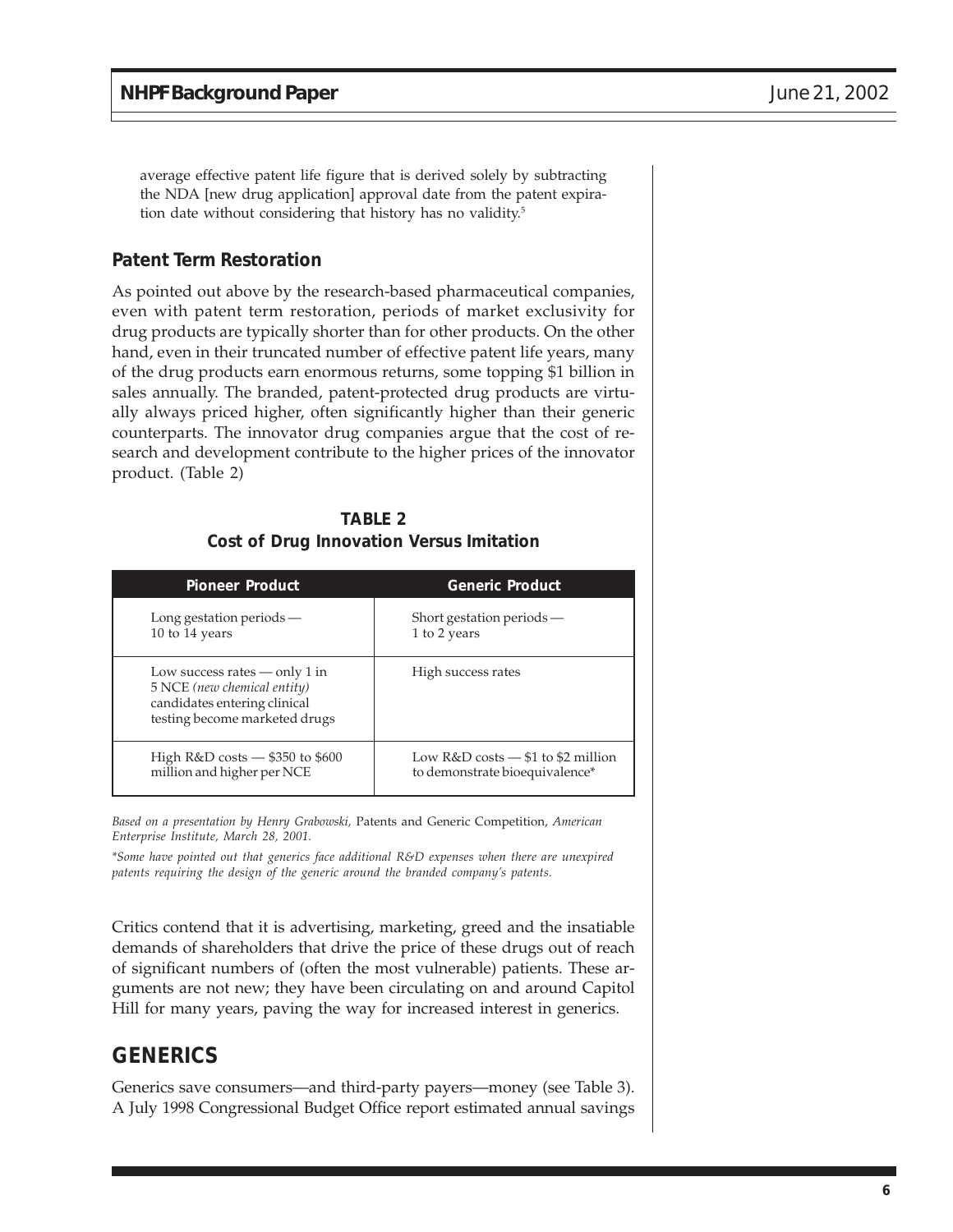#### **TABLE 3 Comparisons of Prices for Prescription Drugs (P), Generics (G), and Over-the-Counter (OTC) Drugs in Several Categories**

| Drugs (Availability) <sup>1</sup> | Dose per<br>Tablet | Doses per<br><b>Bottle</b> | Price per<br><b>Bottle</b> | Comments                                                                                                                                       |
|-----------------------------------|--------------------|----------------------------|----------------------------|------------------------------------------------------------------------------------------------------------------------------------------------|
| Depression                        |                    |                            |                            |                                                                                                                                                |
| Fluoxetine Hydrochloride (G)      | $20 \text{ mg}$    | 30                         | \$46.99                    | The antidepressants have<br>similar effectiveness and<br>side effects, but results vary<br>somewhat by patient.                                |
| Zoloft(P)                         | 50 mg              | 30                         | \$67.42                    |                                                                                                                                                |
| $\text{Paxil}(\text{P})$          | $20$ mg            | 30                         | \$76.80                    |                                                                                                                                                |
| Prozac(P)                         | $20$ mg            | 30                         | \$85.98                    |                                                                                                                                                |
| <b>Arthritis/Joint Pain</b>       |                    |                            |                            |                                                                                                                                                |
| Ibuprofen $(G)$                   | 600 mg             | 30                         | \$7.99                     | Ibuprofen and Motrin can<br>cause serious stomach<br>problems in rare cases;<br>Vioxx is notably gentler.                                      |
| Motrin (OTC)                      | 200 mg             | 100                        | \$8.49                     |                                                                                                                                                |
| Celebrex (P)                      | 200 mg             | 30                         | \$71.73                    |                                                                                                                                                |
| Vioxx(P)                          | $25$ mg            | 30                         | \$73.29                    |                                                                                                                                                |
| Heartburn                         |                    |                            |                            |                                                                                                                                                |
| Pepcid AC (OTC)                   | $10 \text{ mg}$    | 30                         | \$9.99                     | Zantac and the generic,<br>ranitidine work differently<br>from Prilosec and Prevacid,<br>but are generally used to<br>treat the same ailments. |
| Ranitidine hydrochloride (G)      | 150 mg             | 60                         | \$10.80                    |                                                                                                                                                |
| Zantac $(P)$                      | 150 mg             | 60                         | \$101.57                   |                                                                                                                                                |
| Prevacid (P)                      | 30 mg              | 30                         | \$113.70                   |                                                                                                                                                |
| Nexium (P)                        | $20$ mg            | 30                         | \$115.51                   |                                                                                                                                                |
| Prilosec (P)                      | $20$ mg            | 30                         | \$115.80                   |                                                                                                                                                |
| <b>High Cholesterol</b>           |                    |                            |                            |                                                                                                                                                |
| Lovastatin (G)                    | $20 \text{ mg}$    | 30                         | \$36.00                    | Lovastatin, the generic<br>version of Mevacor, may<br>not lower cholesterol as<br>much or as quickly as<br>Zocor and Lipitor.                  |
| Lipitor $(P)$                     | $10 \text{ mg}$    | 30                         | \$59.86                    |                                                                                                                                                |
| Zocor(P)                          | $10 \text{ mg}$    | 30                         | \$66.94                    |                                                                                                                                                |
| Mevacor (P)                       | $20$ mg            | 30                         | \$68.99                    |                                                                                                                                                |
| <b>Allergies</b>                  |                    |                            |                            |                                                                                                                                                |
| Benadryl (OTC)                    | $25 \text{ mg}^*$  | 24                         | \$4.49                     | Benadryl may cause                                                                                                                             |
| Clarinex(P)                       | $5 \text{ mg}$     | 20                         | \$66.41                    | drowsiness but also may be<br>more effective than some<br>prescription nonsedating<br>antihistamines.                                          |
| Allegra (P)                       | 60 mg              | 60                         | \$70.98                    |                                                                                                                                                |
| Claritin (P)                      | 10 <sub>mg</sub>   | 30                         | \$78.60                    |                                                                                                                                                |

*\*25 mg of diphenhydramine hydrochloride.*

*Source: Wall Street Journal Research; pricing from Drugstore.com (See Scott Hensley, "How New Generics Can Cut Your Drug Expenses," Wall Street Journal, June 6, 2002).*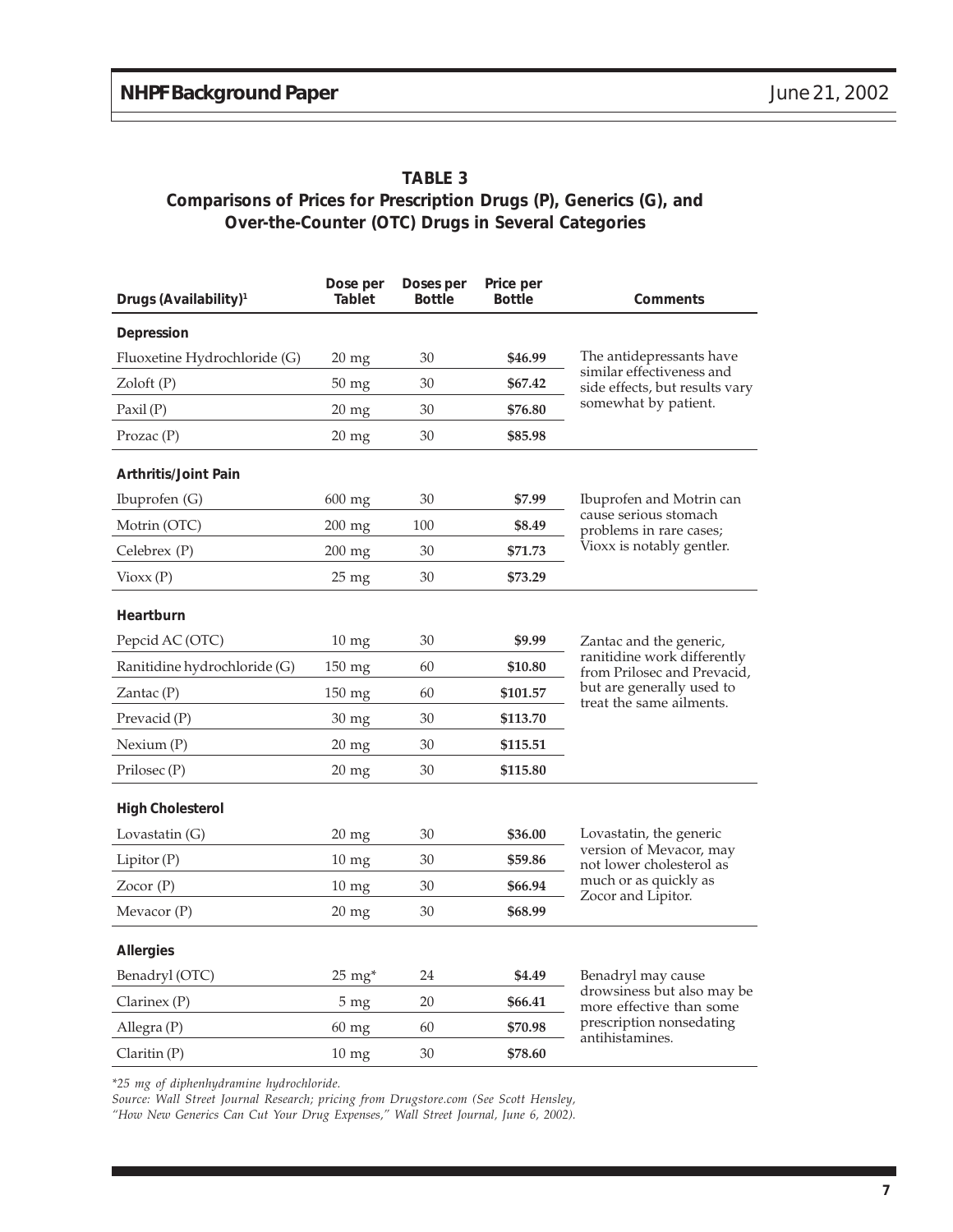to consumers of \$8 billion to \$10 billion dollars from generic substitution in the mid-1990s.<sup>6</sup> In December 2000, General Motors Corporation, which spends over \$1 billion on pharmaceuticals annually, calculated that "for each one percent increase in the use of generic drugs, GM can save \$3 million a year."7

Before Hatch-Waxman, generics represented only 13 percent of all prescription medication. Since the 1980s, however, the use of generics has greatly increased; 45 percent of all prescriptions in 2001 were filled with generic drugs, although that figure represents only about 8 percent of all dollars spent on drugs.<sup>8</sup> Along with the enactment of Hatch-Waxman, the passage of state-level drug-product substitution laws allowing pharmacists to dispense a generic, even when a brand-name drug had been prescribed, and the active promotion of generic substitution by government health programs and private health plans have spurred the increase in generic sales. Congressional interest in drug prices and drug patents were at the center of the original discussions surrounding the Drug Price Competition and Patent Term Restoration Act of 1984, just as they are today.

# **HATCH-WAXMAN**

Gerald J. Mossinghoff, a former commissioner of patents and trademarks at the PTO, provided some historical context on the passage of Hatch-Waxman in a 1999 article in the *Food and Drug Law Journal*:

The plan for patent term restoration had its beginnings in President Carter's Administration. In 1978 President Carter launched a major domestic policy review on industrial innovation and that team recommended patent term restoration for pharmaceuticals and any other product that required regulatory review—to compensate for, or restore to the term of the patents, the time lost in regulatory review. President Reagan's Cabinet Council on Commerce and Trade also supported the proposal....Then-Secretary of Commerce Malcolm Baldridge set up an intellectual property committee under the Cabinet Council on Commerce and Trade....The committee recommended, and the Cabinet Council supported, patent term restoration. That recommendation turned into the bill, S. 255 (98<sup>th</sup> Cong., 2d Sess. 1984) that passed in the Senate and was referred to the House of Representatives.

In the House, the bill's supporters put it on the suspension calendar, which requires a majority of two-thirds to suspend all the rules and enact the bill....S. 255 failed....The vote, however, served as a wake-up call for generic drug manufacturers. Congressman Henry A. Waxman (D-CA), one of the most effective in the House of Representatives and then-Chairman of the Health Subcommittee, took on the issue. Suddenly, what had been a patent term restoration bill became a patent term restoration and drug price competition bill, and a whole new title was added that complicated the bill even further.<sup>9</sup>

When enacted, Hatch-Waxman (P.L. 98-417) contained provisions covering drug price competition and the abbreviated new drug application **Before Hatch-Waxman, generics represented only 13 percent of all prescription medication.**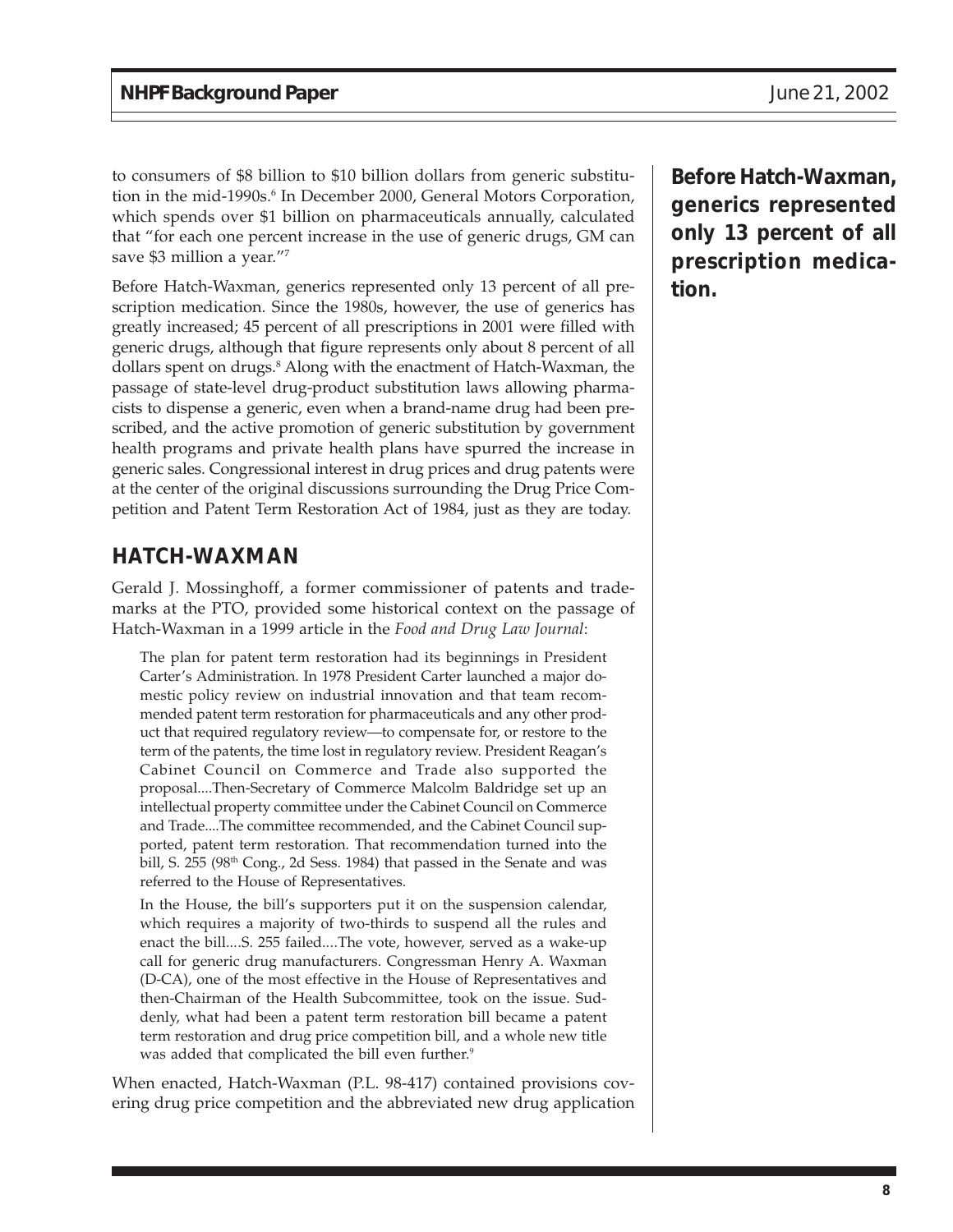(ANDA) process for generics (Title I) and patent term restoration (primarily Title II).

#### **Abbreviated New Drug Application Process**

In order to encourage greater access to lower-priced drug products, Hatch-Waxman sought to shorten the time it took for generics to reach the market. The act created the ANDA process, which eliminated lengthy and expensive clinical trials. This new "abbreviated" approval process breathed new life into the fledgling generic drug industry.

According to the FDA, a generic drug is "identical, or bioequivalent to a brand name drug in dosage form, safety, strength, route of administration, quality, performance characteristics and intended use."10 In short, generic drugs are chemically identical to their branded counterparts. Even if a generic has a different color, a different taste, or comes in a different shape<sup>11</sup> or package, the FDA considers the product to be equivalent if it meets the same standards for strength, quality, purity and identity as the branded product.

When patents or other periods of exclusivity (see section below) expire, manufacturers can apply to the FDA to sell generic versions of the innovator products. Drug companies must submit an ANDA to the FDA's Office of Generic Drugs in the Center for Drug Evaluation and Research for approval to market a generic product. To gain FDA approval, a generic drug must meet the following criteria:

- $\blacksquare$  Contain the same active ingredient(s) as the innovator drug (inactive ingredients may vary).
- Be identical in strength, dosage form, and route of administration.
- Have the same use indications.
- Be bioequivalent (performs in the same manner as the innovator drug).
- Meet the same batch requirements for identity, strength, purity, and quality.
- Be manufactured under the same strict standards of the FDA's good manufacturing practice regulations required for innovator products.

Once approved by the FDA, all products, both innovator as well as generic, are listed in the FDA's *Approved Drug Products with Therapeutic Equivalence Evaluations*, also known as the "Orange Book."

For drugs first marketed after 1962, the ANDA process does not require the drug sponsor to repeat costly animal (preclinical) and human (clinical) research on ingredients or dosage forms already approved for safety and effectiveness. Hence the term "abbreviated." Instead of repeating these expensive and time-consuming efforts, generic applicants, unlike the innovator sponsor, need only demonstrate bioequivalence. "One way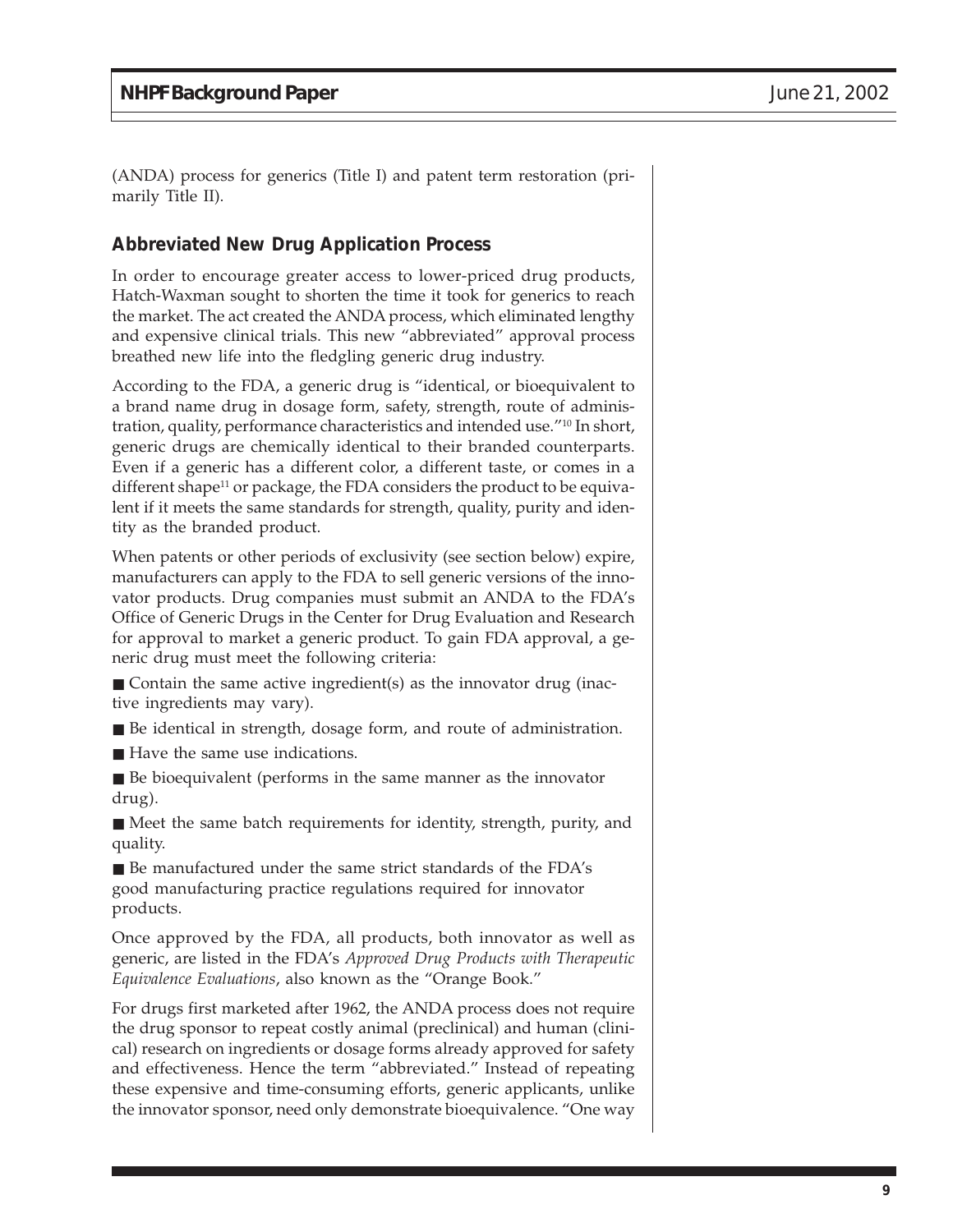scientists demonstrate bioequivalence is to measure the time it takes the generic drug to reach the bloodstream in 24 to 36 healthy volunteers. This gives the rate of absorption, or bioavailability, of the generic drug, which they can then compare to that of the innovator drug. The generic version must deliver the same amount of active ingredients into a patient's bloodstream in the same amount of time as the innovator drug."12

## **Generic Drug Competition Provisions**

Several important—and hotly debated—provisions that relate directly to the generic competition portion of Hatch-Waxman are highlighted below:

**Paragraph IV Certification —** As a result of Hatch-Waxman, the Food Drug and Cosmetics Act requires that, among other things, one of the following four certifications be made when filing an ANDA:

- The drug has not been patented.
- The patent has already expired.
- The generic drug will not go on the market until the patent expiration date passes.
- The patent is not infringed or is invalid.

These certifications are referred to as the paragraphs I, II, III, and IV certifications. Paragraph IV certifications, which are essentially generic drug patent challenge notifications, became a major issue during the drafting of Hatch-Waxman. It continues to generate considerable attention today and is the focus of both congressional and regulatory attention. At issue is the automatic 30-month postponements or ANDA stays.

**ANDA and the 30-Month Stay Period —** To begin the FDA approval process, a generic applicant must do two things: (*a*) certify in its ANDA that the patent in question is invalid or is not infringed by the generic product (the "paragraph IV certification") and (*b*) notify the patent holder of the submission of the ANDA. If the patent holder files an infringement suit against the generic applicant within 45 days of the ANDA notification, FDA approval to market the generic version is automatically postponed for 30 months (unless, before that time, the patent expires or is judged to be invalid or not infringed). This 30-month postponement allows the patent holder time to assert its patent rights in court before the generic competitor is permitted to enter the market. The 30-month stay is meant to allow time for the patent holder to litigate, although the litigation may in fact take longer.

It is important to note that if a generic were to come to market before successfully completing a challenge, its manufacturer would be subject to treble damages based upon the brand manufacturer's profits. Some analysts point out that going to court has no real downside for the brand manufacturers because the 30-month stay is automatic and worth far more in profits than the cost of litigation. Much of the recent attention, (discussed further in the "Reforming Hatch-Waxman: Closing the Gaps"

**Some point out that going to court has no real downside for the brand manufacturers because the 30-month stay is automatic and worth far more in profits than the cost of litigation.**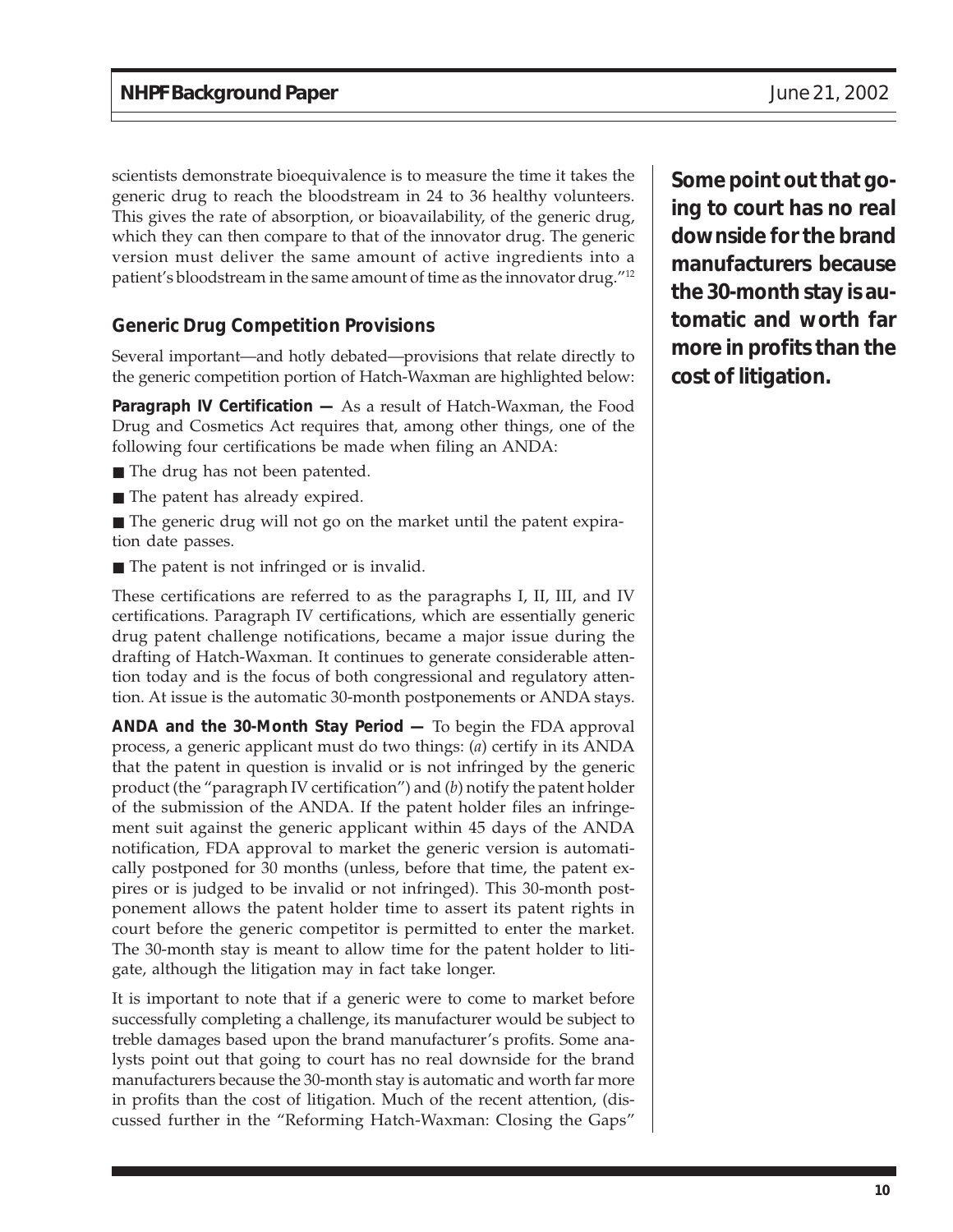section below), has centered on what many see as the exploitative initiation of 30-month postponements by innovator companies. Multiple 30 month stays can further delay any generic entry.

**The 180-Day Exclusivity Period —** Under Hatch-Waxman, an applicant can seek FDA approval to market a generic drug before the expiration of the patent of the branded product upon which the generic is based. The first company to submit a paragraph IV certification ANDA to the FDA has the exclusive right to market the generic drug for 180 days. This 180-day exclusivity period was included in the legislation to encourage generic companies to invest in the required product testing and to cover expensive legal challenges to pioneer (innovator) products. The generic drug industry has itself become competitive since the enactment of Hatch-Waxman. Over time, this 180-day exclusivity period has created some contention and confusion as to when the 180-day period begins and which generic firm is first. In addition, this provision continues to generate concern and calls for reform, largely because of the incentive it creates for brand and generic companies to enter into anticompetitive arrangements under which, for example, the generic manufacturer accepts payment from a brand name company not to market the generic product, thus effectively blocking all other generics from entering the market.

**Data Exclusivity —** Another important element of the generic competition component of Hatch-Waxman involves what has been referred to as "data exclusivity." The act protects an innovator's proprietary clinical research data from use or reference by others for five years. This provision precludes generic applications from submission to the FDA until five years after the FDA has approved the innovator drug for marketing. PhRMA notes in its "2002 Pharmaceutical Industry Profile": "In contrast, members of the European Union provide between five and 10 years of protection, during which time marketing approval will not be provided to competitors that seek to rely directly or indirectly on the data generated by the innovator of the product."13

#### **Patent Term Restoration Provisions**

The section of the code that pertains to patent term restoration is long and complicated. The provisions cover numerous situations and run the gamut from due diligence petitions to multiple investigational new drugs (INDs) to criteria for determining whether a patent for a human drug product is eligible for patent extension.

A pioneer product can receive an extension term—the patent term restoration—that is equal to one-half of the time of the IND period (the point at which human clinical trials begin) and the new drug application (NDA) period (that is, when the NDA is reviewed by the FDA). A human drug product patent is deemed to be eligible for a patent extension if it satisfies the following six conditions: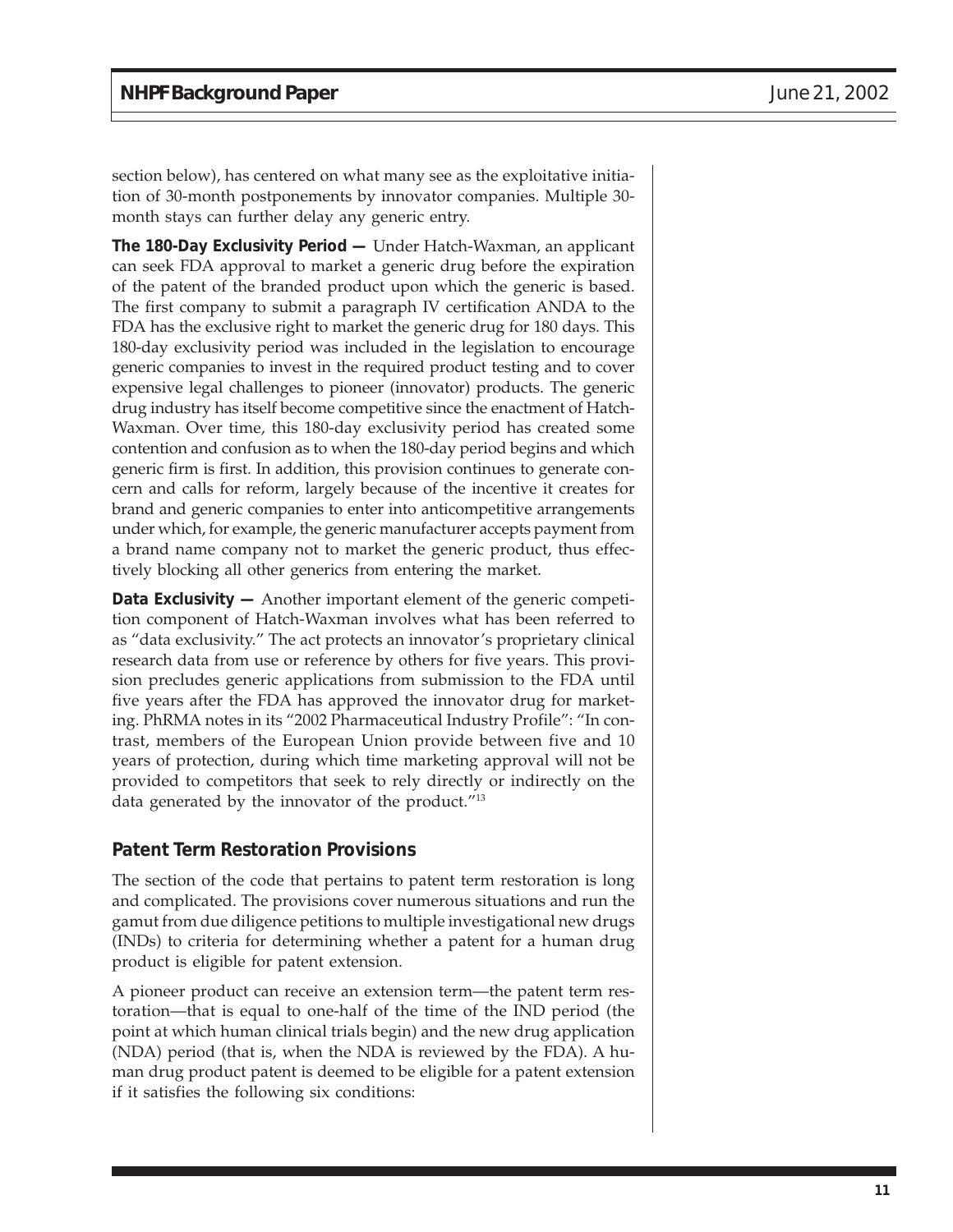■ The applicant must show that the patent has not expired.

■ The applicant must establish that the patent has not previously been extended.

■ The patent owner or its agent must submit an application for patent term restoration that includes details about the patent and the activities undertaken to secure FDA approval.

■ The applicant must establish that the product was subject to a regulatory review period before its commercial marketing or use.

■ The applicant must show that the product either represents the first permitted commercial marketing or use of the product after the regulatory review period.

■ The applicant must submit the application for patent term restoration to the PTO within 60 days of FDA approval of the commercial marketing application.<sup>14</sup>

Hatch-Waxman mandates that a maximum of five years can be restored to the patent and that the total patent life (that is, period of market exclusivity) with the patent extension cannot exceed 14 years. If the patent life of the product after approval has 14 or more years left, the product would not be eligible for patent extension.

According to the FDA, "FDA's primary responsibility is to assist the PTO in determining a product's eligibility for patent term restoration and to provide information to PTO regarding a product's regulatory review period....FDA also has the responsibility for due diligence petitions and due diligence hearings. PTO is responsible for determining the period of patent extension. FDA defers to PTO on all matters involving the construction and validity of patent claims."15

This is a particularly critical issue, especially for generic drug companies. While the PTO has responsibility for patent approval and the FDA has the authority to approve drug products for marketing, no agency has oversight of the Orange Book or, therefore, of the validity of the patents listed within it. This lack of accountability is problematic for generic companies, who argue that the FDA should play a larger role in determining the validity of patents prior to listing them in the Orange Book. The FDA, in turn, would argue that review of patents is the job of the PTO and that the FDA's role does not include Orange Book oversight. The dispute is important because of the relationship between an Orange Book listing and the 30-month stay.

Hatch-Waxman also contains a provision whereby the manufacturer of the innovator product must exercise due diligence in order to achieve patent term restoration. In fact, the Hatch-Waxman Act overruled a U.S. Court of Appeals decision in the famous *Roche Products v. Bolar Pharmaceuticals* case, in which the court held that a generic company could not manufacture and test a medicine before the patent expires even if its only purpose was to prepare a marketing application. Under Hatch-Waxman,

**While the PTO has responsibility for patent approval and the FDA has the authority to approve drug products for marketing, no agency has oversight of the Orange Book.**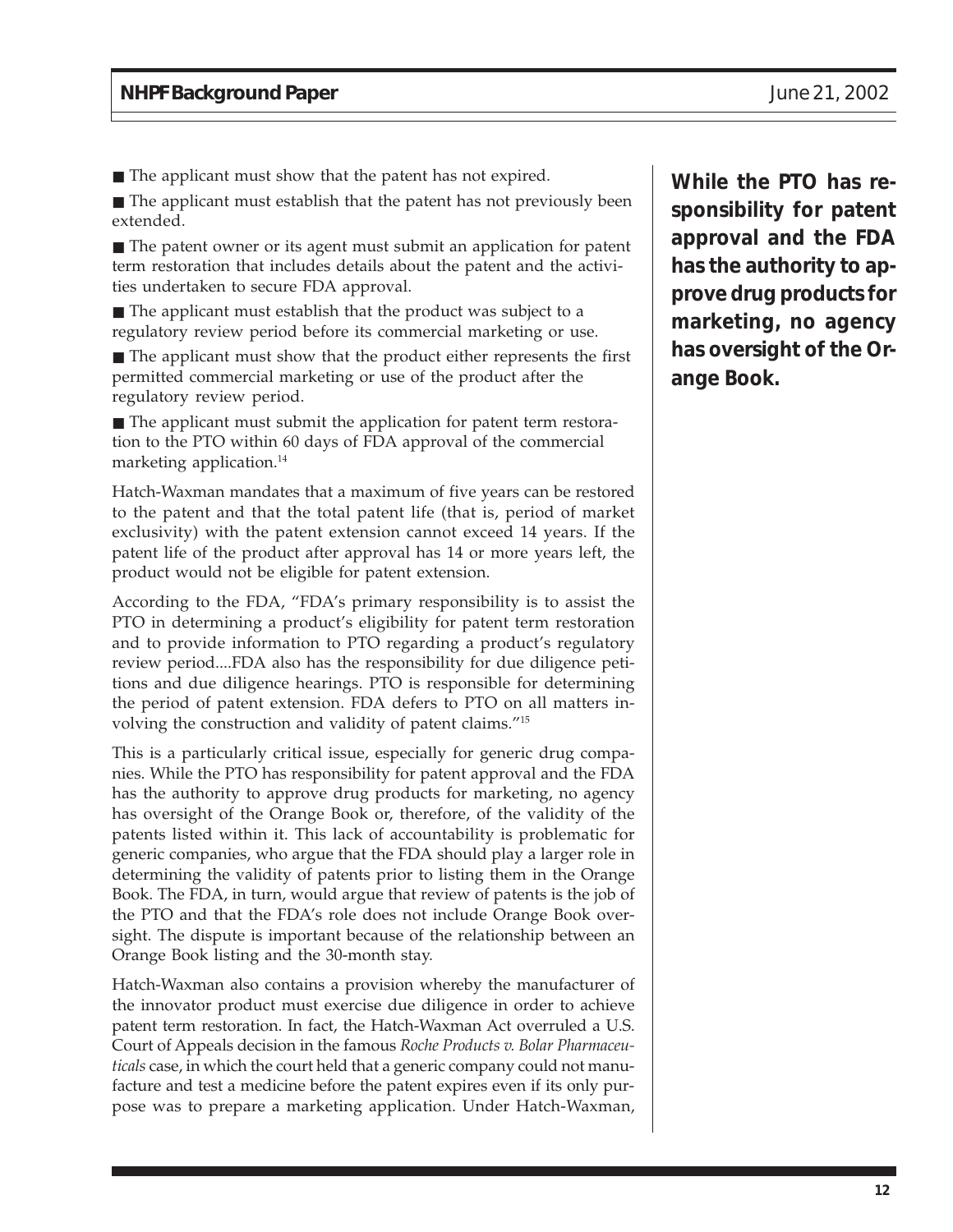generic manufacturers are allowed to use pioneer medicines still under patent to obtain bioequivalency data for their FDA applications. This provision enables generic products to be dispensed to patients the day after the innovator's patent becomes ineffective or expires.

Analysts are bracing for a bull market in generics as more than \$20 billion worth of brand-name drug products reach the end of their patent terms over the next several years. With a significant number of top-selling prescription drugs involved, many brand-name research pharmaceutical companies are seeking ways to extend their patent protection.

In their zeal to remain competitive, a number of companies have attempted to expand this protection. Recently, a number of cases revealing serious and signifi-

cant abuses have come to light. A number of the methods that have been employed by some drug companies (both brand and generic) have raised the ire and concern of members of Congress, consumer groups, health insurers, state attorneys general, and the Federal Trade Commission (FTC).16 These concerns have lead to suits, charges, and efforts by some to modernize Hatch-Waxman.

## **REFORMING HATCH-WAXMAN: CLOSING THE GAPS**

With every patent that is set to expire, an enormous amount of money is at stake for innovator companies, generic firms, consumers, and attorneys. Many of the tactics that have been called into question recently are directed at both the brand-name and the generic companies. While not all licenses and agreements used to resolve patent disputes between innovator and generic companies are inherently anticompetitive and violate antitrust laws, the FTC has been particularly concerned about the possible anticompetitive activities of pioneer pharmaceutical companies in using the 30-month stay and the 180-day marketing exclusivity provisions of the Hatch-Waxman Act. The FTC has also kept its attention focused on generic firms exhibiting anticompetitive behavior.

#### **Questionable Practices**

The types of practices that have been brought to the attention of the  $FTC<sup>17</sup>$  other regulatory agencies, and the courts include the following:

**Evergreening** *—* A practice whereby a company, as its product is about to go "off-patent" will begin to patent additional features of the product or introduce a slightly modified version of the existing drug form. Companies may, for example, introduce a new dosage formulation or an over-the-counter version of the product. Sometimes these changes

| <b>Major Patent Expirations 2002-2005</b> |                                                                                           |  |
|-------------------------------------------|-------------------------------------------------------------------------------------------|--|
| 2002                                      | Augmentin (antibiotic)                                                                    |  |
| 2003                                      | Biaxin <i>(antibiotic)</i><br>Flonase/Flovent (allergy)                                   |  |
| 2004                                      | Claritin (allergy)<br>Diflucan (antifungal)                                               |  |
| 2005                                      | Epogen/Procrit (anemia)<br>Pravachol (statin)<br>Zocor (statin)<br>Zithromax (antibiotic) |  |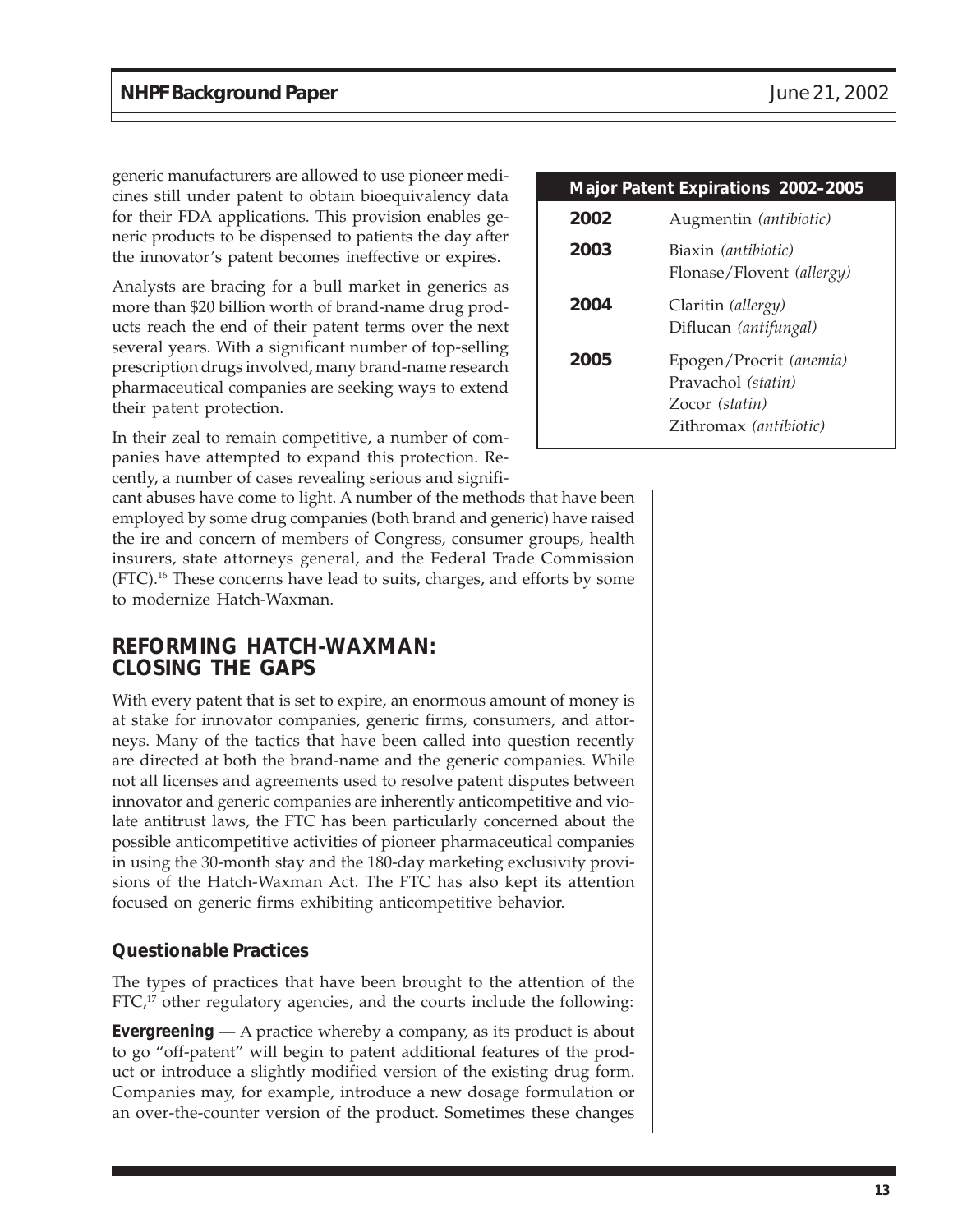provide superior therapeutic advances. But exclusivity has been granted to brand companies for minor product and labeling changes that many have argued present little or no therapeutic benefit. While this practice is not necessarily illegal, it causes concern because it ultimately postpones generic market entry.

**Staggered Orange Book Listings —** Before a generic comes to market, its manufacturer must certify to each and every patent listed in the Orange Book, thus creating the incentive for brand name manufacturers to delay listing some of their patents in the Orange Book. If a brand name company chooses to file a lawsuit, the 30-month stay is automatic, regardless of the merits of the new patent. Each stay triggers the automatic delay in generic approvals (until the stay expires or the court resolves the dispute.) By staggering their Orange Book patent listings, innovator companies can extend their market exclusivity indefinitely. It is the alleged use of strategic Orange Book listings to achieve multiple 30-month stays that has drawn attention. Some have argued that Congress never intended that there be more than one 30-month stay on a given drug. The FTC is investigating the existence of invalid patents.

**Brand Migration —** One of several patent and exclusivity strategies designed to extend product life cycles and thereby delay competition. Towards the end of a drug's exclusivity period, some companies have focused on marketing efforts to "convert" or direct patients to the company's other product, such as a new branded product that is heavily promoted to both patients and physicians (for example, AstraZeneca's attempt to move patients currently on Prilosec, which is nearing its patent expiration, to its patented successor product, Nexium).

**Anticompetitive Agreements between Brand and Generic Companies —** Under these agreements manufacturers of brand-name products have colluded with generic manufacturers to delay or eliminate specific generic drugs from entering the market (for example, an April 2001 FTC press release announced a consent agreement with Hoechst Marion Roussel [HMR], now Aventis, and Andrx Corporation to resolve an allegedly illegal agreement between the companies that affected the \$750 million-a-year market for Cardizem CD, a widely prescribed drug used to treat hypertension and angina. The FTC's complaint alleged that HMR, the manufacturer of Cardizem CD, agreed to pay Andrx millions of dollars to delay bringing its generic version of the drug to market. There have been several examples of companies entering into such anticompetitive agreements: Abbott/Geneva, Schering-Plough/Upsher-Smith/ESI Lederle, and most recently, Bristol-Myers Squibb, which illegally kept generic versions of the cancer drug Taxol off the market for three years.) It is also worth noting that several state attorneys general have also filed suit in these cases.

**Anticompetitive Agreements between Generic Companies —** The FTC is also concerned with maintaining competition among generic firms. In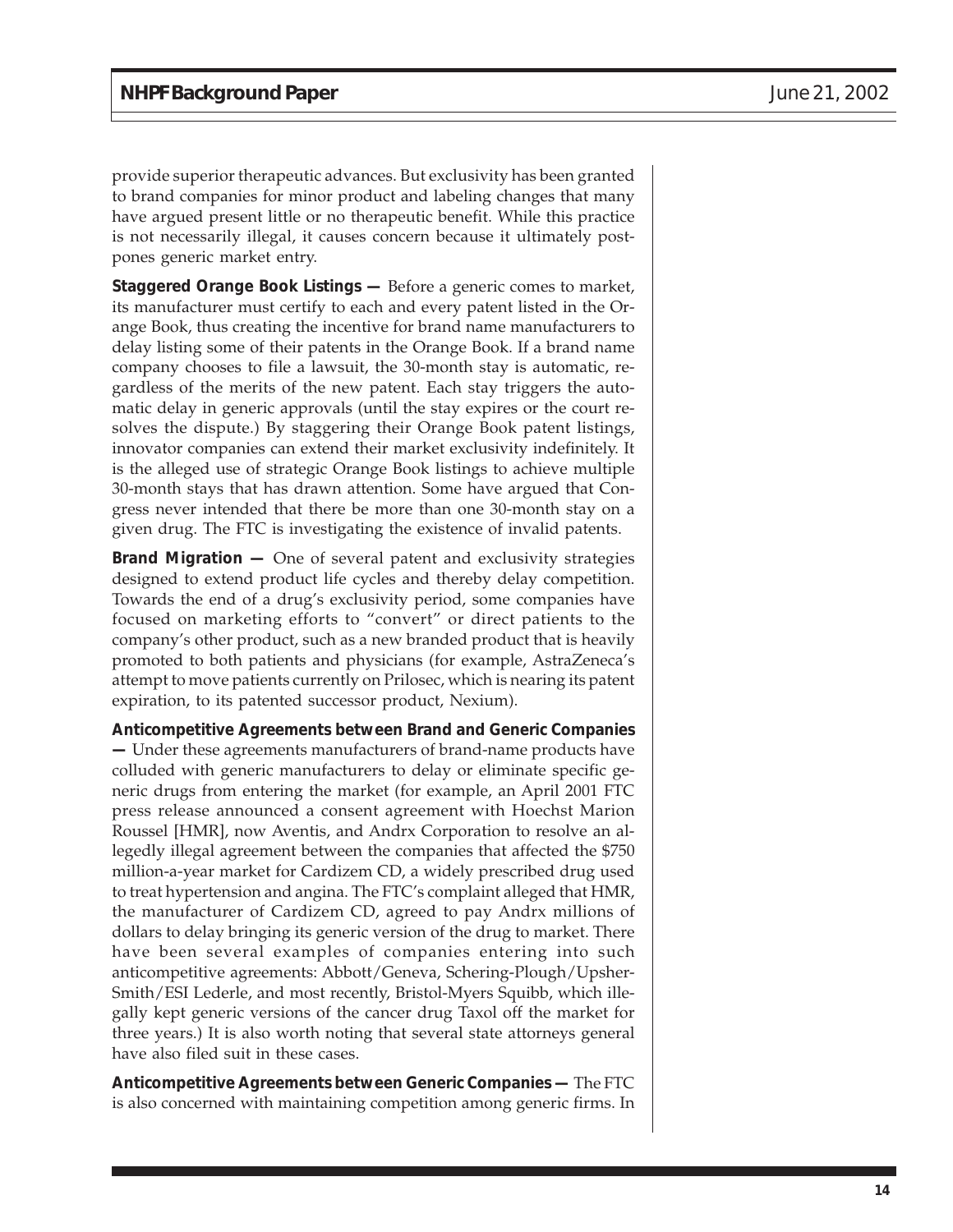*FTC v. Mylan Laboratories, Inc.,* the FTC and several states sued Mylan, charging "Mylan and other companies with monopolization, attempted monopolization, and conspiracy in connection with agreements to eliminate much of Mylan's competition by tying up supplies of the key ingredients for two widely-prescribed anxiety drugs—lorazepam and clorazepate."18

## **FTC Study**

Given the heightened awareness of possible impropriety and the complexity that exists within the patent legislation arena, the FTC has undertaken a study of pharmaceutical practices related to the Hatch-Waxman Act. By focusing on four areas, the study's findings should yield valuable information as Congress continues to consider possible reforms to Hatch-Waxman. The study is examining the following:

■ The extent to which agreements between brand-name pharmaceutical manufacturers and generic drug firms may have delayed generic competition.

■ The operation of provisions in Hatch-Waxman that award a 180-day period of market exclusivity to a generic firm.

■ The impact of (*a*) provisions in the act on the listing of patents by brand-name pharmaceutical companies in the FDA Orange Book and (*b*) provisions that trigger a stay on FDA approval of a proposed generic drug.

■ The use of the FDA's Citizen Petition process by brand-name drug companies to oppose potential generic entrants.

The study, begun in October 2000 and due out in the fall of 2001, has not yet been completed. According to FTC, the study is expected to be released in the summer of 2002.19

### **Proposed Solutions**

In their effort to close what they see as gaps that currently exist in Hatch-Waxman, Sens. Charles E. Schumer (D-N.Y.) and John McCain (R-Ariz.) have introduced S. 812, the "Greater Access to Affordable Pharmaceuticals Act of 2001," also known as the GAAP Act. A companion bill in the House, H.R. 1862, is sponsored by Reps. Sherrod Brown (D-Ohio) and Jo Anne Emerson (R-Mo.). Among other things, these bills would

■ Eliminate the automatic 30-month stay brand companies receive when filing suit against a generic challenger.

■ Reform the 180-day rule by providing a "rolling exclusivity" to generic drug applicants.

■ Stop the filing of citizen petitions (usually by competitor companies, brand or generic) with the FDA.

■ Require the FTC to assess the impact of the GAAP Act.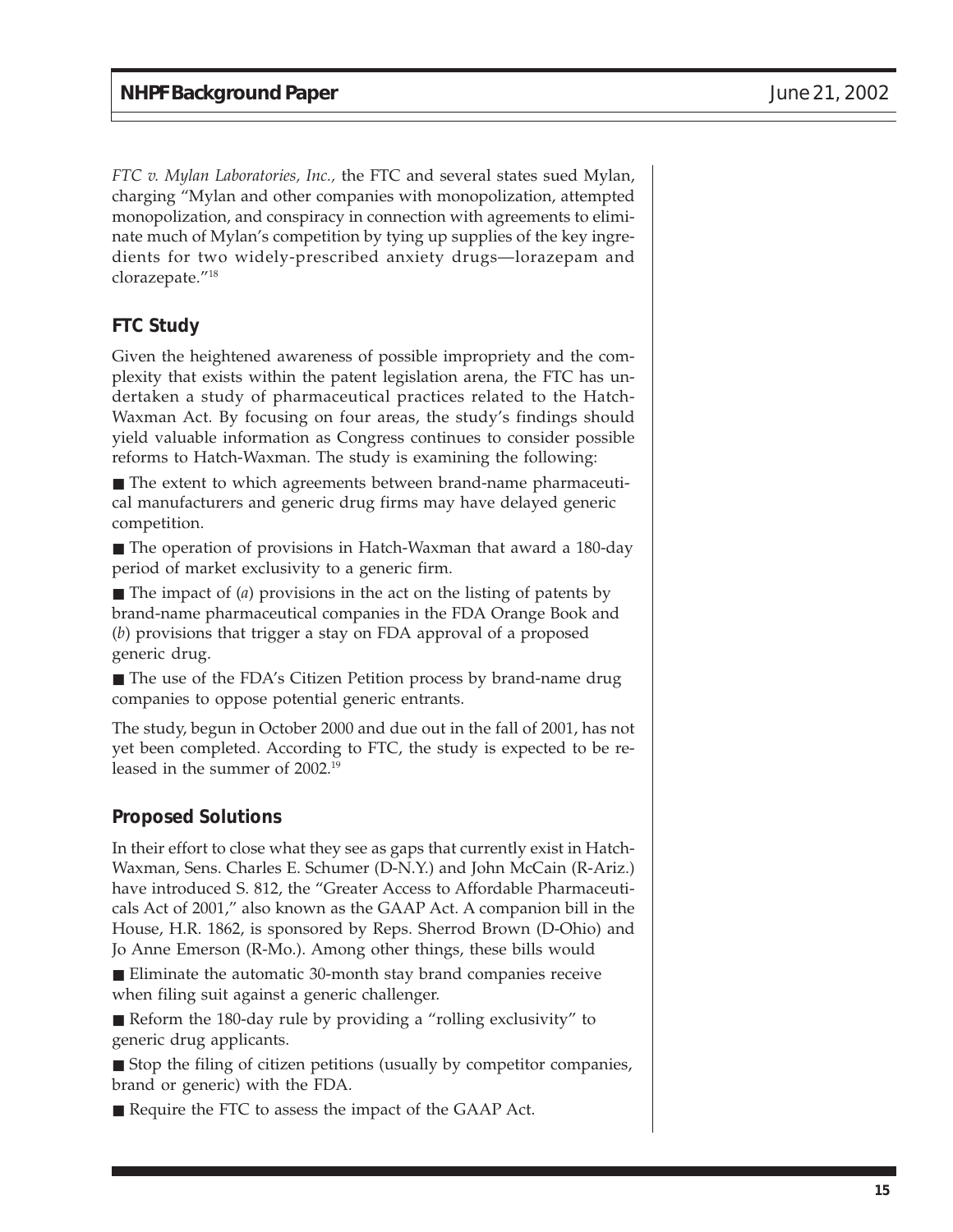The GAAP Act has enjoyed a ground swell of support, particularly as the 2002 election looms closer and the hope of enacting a Medicare prescription drug benefit drifts farther away. Nevertheless, two powerful opponents have weighed in—PhRMA, the trade association representing the brand-name drug industry and Sen. Orrin Hatch (R-Utah), one of the two original sponsors of the 1984 Hatch-Waxman legislation.

PhRMA claims the GAAP Act would "cripple effective remedies for patent infringement, permit generic drugs that do not duplicate their reference drugs, inhibit the submission of citizen petitions, and revise generic exclusivity to keep more rival generics off the market for six months and permit unnecessary litigation."20 However, Hatch, testifying before the Senate Committee on Health, Education, Labor, and Pensions on May 8, 2002, stated that "no law as complex as the 1984 Act is so perfect that it cannot be improved as it faces the tests of time and changing conditions. In my view, there have been several unintended and unanticipated consequences of the 1984 law and other changes in the pharmaceutical sector that bear attention by Congress." Nevertheless, Hatch stated that he opposed adoption of the bill in its current form. "Without additional facts, my preliminary view at this point is that the provisions of McCain-Schumer related to the 30-month stay may overcorrect a problem that may, in fact, be somewhat overstated in the first place." The senator also took issue with the bill's reform of the 180-day rule. Despite this particular opposition, there is still much support not only for the proposed legislation but also for the general notion of reforming Hatch-Waxman and increasing access to more affordable drugs.

# **OTHER PERIODS OF EXCLUSIVITY**

It is worth noting that, in addition to patents, other means can confer prescription drug products with periods of market exclusivity. Two of these are provided through the Orphan Drug Act of 1983 and the FDA Modernization Act of 1997.

■ The Orphan Drug Act was passed in 1983 to encourage the development of what is referred to as orphan drugs, that is, drugs used to treat diseases that affect fewer than 200,000 people. It has been estimated that 10 to 20 million Americans suffer from approximately 5,000 orphan diseases for which no effective cure or treatment exists. In order to make it commercially feasible to develop orphan drugs, the law provides a 50 percent tax credit for certain clinical research expenses, in addition to a seven-year period of market exclusivity (following approval by the FDA).

■ As part of the FDA Modernization Act of 1997, or FDAMA, Congress provided pharmaceutical manufacturers with a research incentive—six months of additional marketing exclusivity for pharmaceutical companies to conduct FDA-requested studies of drugs commonly used to treat children. This provision was reauthorized in 2001 for six more years.

**The Orphan Drug Act of 1983 and the FDA Modernization Act of 1997 provide two means of conferring prescription drug products with periods of market exclusivity.**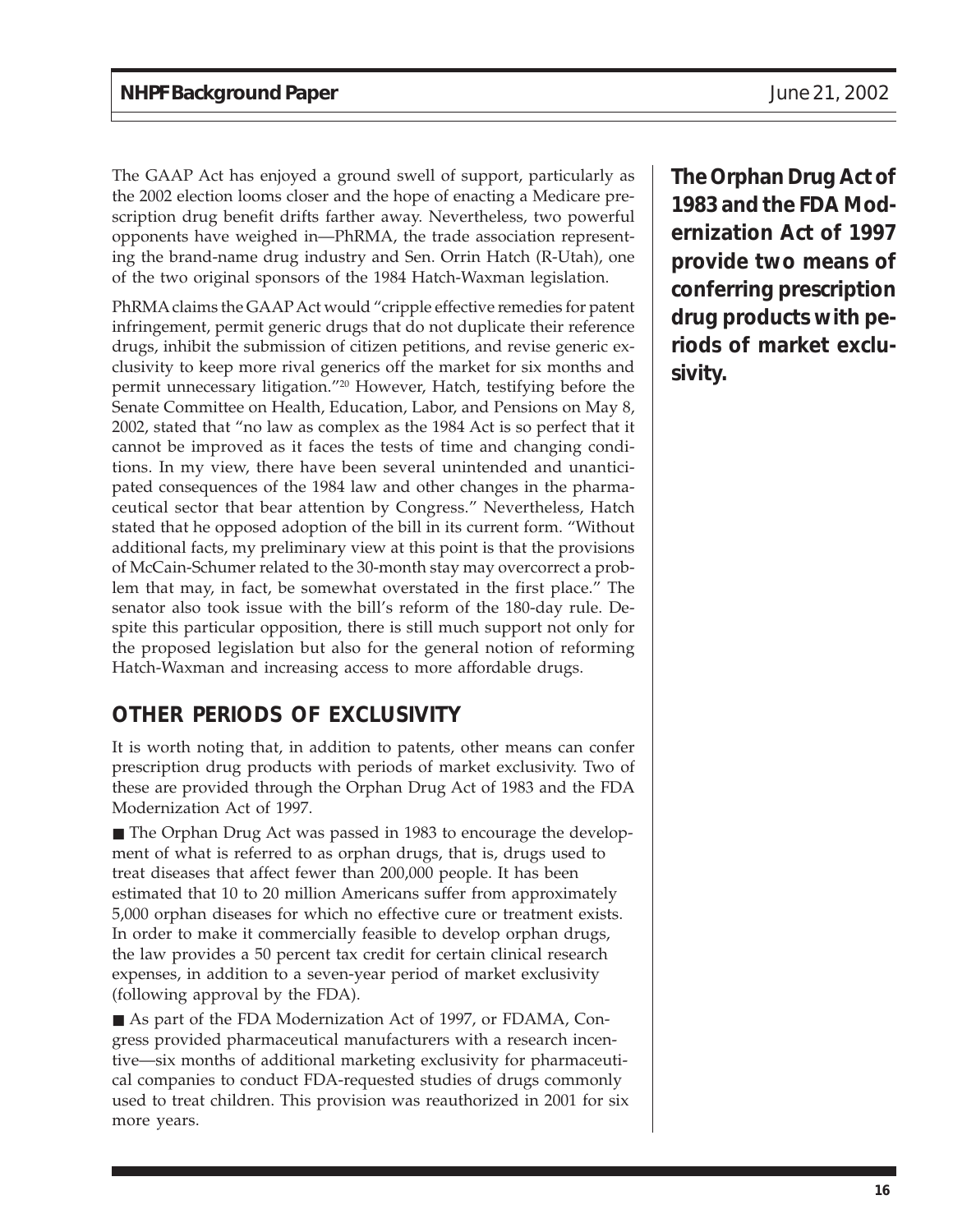## **ADDITIONAL POLICY AND REGULATORY CONSIDERATIONS AT HOME AND ABROAD**

Patents, market exclusivity, and innovation are affected by a host of factors, including tax policy, technology transfer, and international trade.

#### **Domestic Policy and Regulatory Considerations**

Patents alone are not enough inducement or protection for drug researchers and manufacturers to take on the daunting work of discovery and development. Many argue that to conquer diseases for which cures do not exist, to continue to transfer knowledge and technology from federal laboratories to the private sector for commercialization, and to continue to chip away at the untapped marvels of science will take a commitment and a level of resources that can only be met through a public-private partnership. To that end, several initiatives have been established, including the passage of landmark legislation such as the Patent and Trademark Law Amendments Act of 1980 (more commonly referred to as the Bayh-Dole Act) that provides strong incentives for public-private research collaborations. The R&D tax credit, which is set to expire in 2004, has also provided a significant incentive for companies, including pharmaceutical companies, to increase their investment in U.S.-based research and development.

Questions have been raised, however, as to what constitutes the right balance between taxpayer-supported research and the private sector's right to set prices, hold patents, and reap the benefits of its commercialized products. While the issue is beyond the scope of this paper, the question is relevant in that breakthrough innovation in medical science involves striking a balance between risk, resources, and incentives to commercialize what some consider a public good.

#### **International Trade and Patent Protection**

The U.S. pharmaceutical industry is a world leader in the research and development of new products. But while pharmaceutical companies (several of which are multinational) are busy protecting their domestic patents, patent piracy costs the industry hundreds of millions of dollars every year, despite various provisions agreed to in NAFTA (the North American Free Trade Agreement) and GATT (the General Agreement on Tariffs and Trade). Patent protection has become an important part of the World Trade Organization's (WTO's) trade rules. During the WTO Uruguay Round of agreements, for example, the WTO brought intellectual property into the global trading system through the Agreement of Trade-Related Aspects of Intellectual Property Rights (TRIPS), outlining policies for such controversial matters as compulsory licensing.

In light of recent international trade negotiations, some analysts have questioned whether companies end up with greater patent protection **Patent piracy costs the industry hundreds of millions of dollars each year.**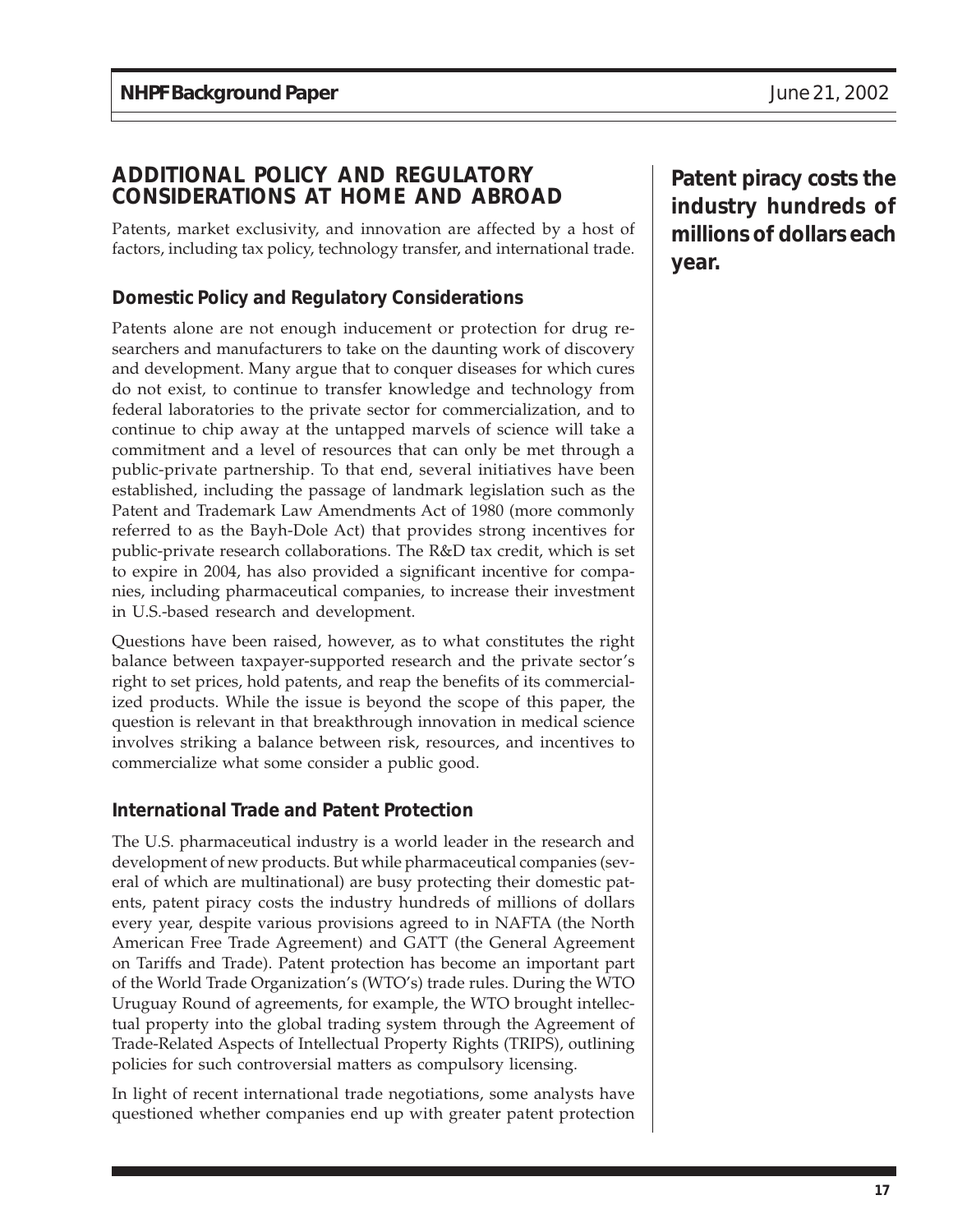than they otherwise would receive under U.S. law. Given the huge variety of patent laws that differ from country to country and the patent violations that occur overseas, the ultimate effects on both the U.S. brand and generic pharmaceutical industries are not yet clear.

## **CONCLUSION**

The compromise Congress hammered out 20 years ago in an effort to balance additional effective patent life with quicker access to generic drugs was controversial then and continues to stir debate today. While some have called for the reform of Hatch-Waxman to address perceived shortcomings and gaps, others maintain that the original bill should remain intact, until such time as additional evidence of abuse or circumstances warrant change.

## **ENDNOTES**

1. Other changes, such as the proliferation of biologics—that is, drugs derived from living material such as plants, animals, or microorganisms—do not fall under the loophole umbrella. Rather, these products were simply not contemplated when Hatch-Waxman was enacted. While biologics, like other drugs, are covered by patents, there is currently no process in place for the development of generic biologics. Although some argue that Hatch-Waxman reform should include a specific method for ensuring access to generic alternatives to biologics, this is still the subject of much debate and beyond the scope of this paper.

2. U.S. Code, Title 35, Sec. II, Chap. 10, Sec. 101.

3. Others, however, point out that the nature of such competition is different from the unique competitive dynamic that arises between a branded drug and its generic counterpart. The existence of other drugs in the same therapeutic category does not mean that exclusion of a generic version of one of those drugs does not harm competition or extend monopoly power in an economic sense.

4. Sometimes, financial incentives influence physician prescribing, for example, prescribing or overprescribing drug products with inflated prices. See Dawn M. Gencarelli, "Average Wholesale Price for Prescription Drugs: Is There a More Appropriate Pricing Mechanism?" Issue Brief No. 775, National Health Policy Forum, June 17, 2002; accessed June 20, 2002, at http://www.nhpf.org/pdfs/8-775+(web).pdf.

5. Alfred B. Engelberg, "Patent Term Extension: An Overreaching Solution to a Nonexistent Problem," *Health Affairs,* 1, no. 2 (Spring 1982), 42.

6. Congressional Budget Office, "How Increased Competition from Generic Drugs Has Affected Prices and Returns in the Pharmaceutical Industry," U.S. Congress, Washington, D.C., July 1998.

7. General Motors, "Generic Drug Study," comments filed in response to a request for public comment on a proposed Federal Trade Commission information request to firms in the pharmaceutical industry (FTC File No. V000014), received by the FTC December 18, 2000; accessed May 29, 2002, at http://www.ftc.gov/os/comments/genericdrugstudy/.

8. Kathleen D. Jaeger, Generic Pharmaceutical Association, "Drug Pricing and Consumer Costs," testimony before the Committee on Commerce, Science, and Transportation, U.S. Senate, April 23, 2002, 3; accessed June 17, 2002, at http://commerce.senate.gov/hearings/ 042302jaegar.pdf.

9. Gerald J. Mossinghoff, "Overview of the Hatch-waxman Act and its Impact on the Drug Development Process," *Food and Drug Law Journal,* 54, no 2: 187–194; accessed June 20, 2002, at http://www.oblon.com/Pub/seeker.php3?hatchwax.html.